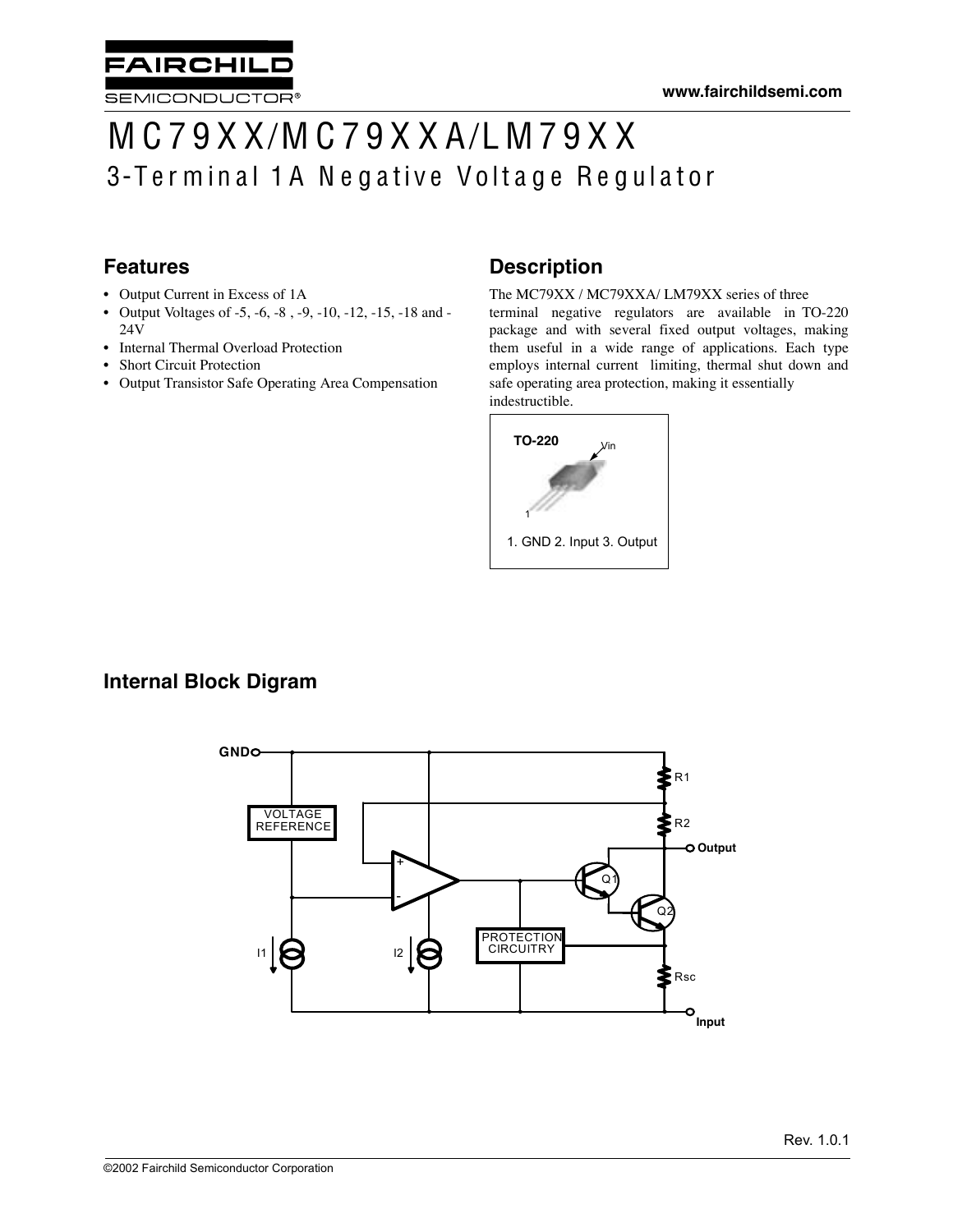### **Absolute Maximum Ratings**

| <b>Parameter</b>                           | Symbol            | Value         | Unit          |
|--------------------------------------------|-------------------|---------------|---------------|
| Input Voltage                              | V١                | -35           |               |
| Thermal Resistance Junction-Case (Note1)   | Rejc              | 5             | $\degree$ C/W |
| Thermal Resistance Junction-Air (Note1, 2) | R <sub>0</sub> JA | 65            |               |
| <b>Operating Temperature Range</b>         | Topr              | $0 \sim +125$ | °C            |
| Storage Temperature Range                  | <b>TSTG</b>       | $-65 - +150$  | °C            |

**Note:**

1. Thermal resistance test board

Size: 76.2mm \* 114.3mm \* 1.6mm(1S0P)

JEDEC standard: JESD51-3, JESD51-7

2. Assume no ambient airflow

### **Electrical Characteristics (MC7905/LM7905)**

(V<sub>I</sub> = -10V, I<sub>O</sub> = 500mA,  $0^{\circ}$ C ≤TJ ≤ +125°C, C<sub>I</sub> =2.2µF, C<sub>O</sub> =1µF, unless otherwise specified.)

| <b>Parameter</b>              | Symbol          |                                                                                           | <b>Conditions</b>       | Min.                     | Typ.           | Max.                     | <b>Unit</b>    |  |
|-------------------------------|-----------------|-------------------------------------------------------------------------------------------|-------------------------|--------------------------|----------------|--------------------------|----------------|--|
|                               |                 | $TJ = +25^{\circ}C$                                                                       |                         | $-4.8$                   | $-5.0$         | $-5.2$                   |                |  |
| Output Voltage                | Vo              | I <sub>O</sub> = 5mA to 1A, P <sub>O <math>\leq</math></sub> 15W<br>$V_1 = -7V$ to $-20V$ |                         | $-4.75$                  | $-5.0$         | $-5.25$                  | V              |  |
| Line Regulation (Note3)       | ΔV <sub>O</sub> | $T_J = +25^{\circ}C$                                                                      | $V_1 = -7V$ to $-25V$   | $\overline{\phantom{0}}$ | 35             | 100                      | mV             |  |
|                               |                 |                                                                                           | $V_1 = -8V$ to $-12V$   | $\overline{\phantom{a}}$ | 8              | 50                       |                |  |
| Load Regulation (Note3)       | $\Delta$ VO     | $T_J = +25^{\circ}C$<br>$IO$ = 5mA to 1.5A                                                |                         | Ξ.                       | 10             | 100                      | mV             |  |
|                               |                 | $T_J = +25^{\circ}C$                                                                      | $IO$ = 250 mA to 750 mA |                          | 3              | 50                       |                |  |
| <b>Quiescent Current</b>      | lQ              | $T_J = +25^{\circ}C$                                                                      |                         | $\overline{\phantom{0}}$ | 3              | 6                        | m <sub>A</sub> |  |
|                               | ΔlQ             | $I_O = 5mA$ to 1A                                                                         |                         | ۰                        | 0.05           | 0.5                      | m <sub>A</sub> |  |
| Quiescent Current Change      |                 | $V_1 = -8V$ to $-25V$                                                                     |                         | $\overline{\phantom{0}}$ | 0.1            | 0.8                      |                |  |
| Temperature Coefficient of VD | ΔVο/ΔΤ          | $I_O = 5mA$                                                                               |                         | $\overline{\phantom{0}}$ | $-0.4$         | $\overline{\phantom{0}}$ | mV/°C          |  |
| <b>Output Noise Voltage</b>   | VN              | $f = 10$ Hz to 100kHz<br>$TA = +25^{\circ}C$                                              |                         | ٠                        | 40             | $\overline{\phantom{0}}$ | μV             |  |
| Ripple Rejection              | <b>RR</b>       | $f = 120$ Hz<br>$\Delta V$ = 10V                                                          |                         | 54                       | 60             |                          | dB             |  |
| Dropout Voltage               | VD              | $T_J = +25^{\circ}C$<br>$IO = 1A$                                                         |                         |                          | $\overline{2}$ |                          | $\vee$         |  |
| <b>Short Circuit Current</b>  | lsc             | TJ = +25 $^{\circ}$ C, V <sub>I</sub> = -35V                                              |                         | -                        | 300            | ۰                        | mA             |  |
| <b>Peak Current</b>           | IPK.            | $T_{\rm J}$ =+25°C                                                                        |                         | $\overline{\phantom{0}}$ | 2.2            |                          | A              |  |

#### **Note**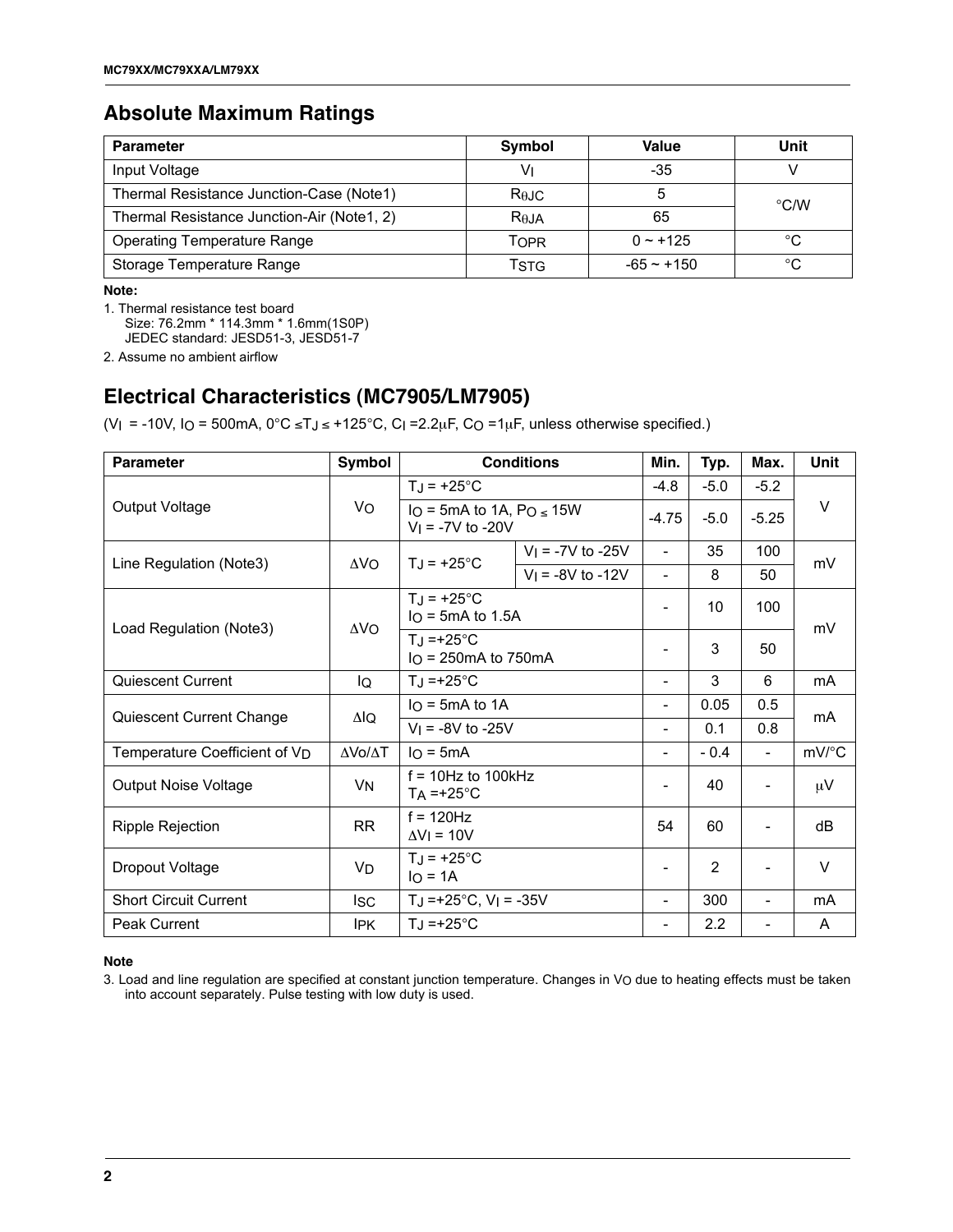### **Electrical Characteristics (MC7906)** (Continued)

(V<sub>I</sub> = -11V, I<sub>O</sub> = 500mA,  $0^{\circ}$ C ≤TJ ≤ +125 $^{\circ}$ C, C<sub>I</sub> = 2.2<sub>H</sub>F, C<sub>O</sub> = 1<sub>H</sub>F, unless otherwise specified.)

| <b>Parameter</b>                          | Symbol          |                                                     | <b>Conditions</b>     | Min.                     | Typ.           | Max.                     | Unit      |
|-------------------------------------------|-----------------|-----------------------------------------------------|-----------------------|--------------------------|----------------|--------------------------|-----------|
|                                           |                 | $T_J = +25^{\circ}C$                                |                       |                          | -6             | $-6.25$                  |           |
| Output Voltage                            | Vo              | Io = 5mA to 1A, $PQ \le 15W$<br>$V_1$ = -9V to -21V |                       | $-5.7$                   | -6             | $-6.3$                   | $\vee$    |
| Line Regulation (Note1)                   | ΔV <sub>O</sub> | $T_J = +25^{\circ}C$                                | $V_1 = -8V$ to $-25V$ | $\overline{\phantom{a}}$ | 10             | 120                      | mV        |
|                                           |                 |                                                     | $V_1 = -9V$ to -13V   | $\blacksquare$           | 5              | 60                       |           |
| Load Regulation (Note1)                   | $\Delta V_O$    | $T_J = +25^{\circ}C$<br>$IO$ = 5mA to 1.5A          |                       | $\blacksquare$           | 10             | 120                      | mV        |
|                                           |                 | $T_{\rm J}$ =+25°C<br>$IO$ = 250 mA to 750 mA       |                       |                          | 3              | 60                       |           |
| Quiescent Current                         | IQ              | $T_J = +25^{\circ}C$                                |                       |                          | 3              | 6                        | <b>mA</b> |
|                                           | ΔlQ             | $IO$ = 5mA to 1A                                    |                       |                          | 0.05           | 0.5                      | mA        |
| Quiescent Current Change                  |                 | $V_1 = -8V$ to $-25V$                               |                       | ۰                        | 0.1            | 1.3                      |           |
| Temperature Coefficient of V <sub>D</sub> | ΔΛο/ΔΤ          | $IO = 5mA$                                          |                       | $\overline{\phantom{a}}$ | $-0.5$         | $\blacksquare$           | mV/°C     |
| <b>Output Noise Voltage</b>               | VN              | $f = 10Hz$ to $100kHz$<br>$TA = +25^{\circ}C$       |                       | $\overline{\phantom{a}}$ | 130            | $\overline{\phantom{a}}$ | $\mu$ V   |
| <b>Ripple Rejection</b>                   | <b>RR</b>       | $f = 120$ Hz<br>$\Delta V$ = 10V                    |                       |                          | 60             | $\overline{\phantom{a}}$ | dB        |
| Dropout Voltage                           | VD              | $TJ = +25^{\circ}C$<br>$IO = 1A$                    |                       |                          | $\overline{2}$ |                          | $\vee$    |
| <b>Short Circuit Current</b>              | <b>ISC</b>      | $T_J = +25$ °C, V <sub>I</sub> = -35V               |                       |                          | 300            | $\blacksquare$           | mA        |
| Peak Current                              | <b>IPK</b>      | $T_J = +25^{\circ}C$                                |                       |                          | 2.2            | -                        | A         |

#### **Note**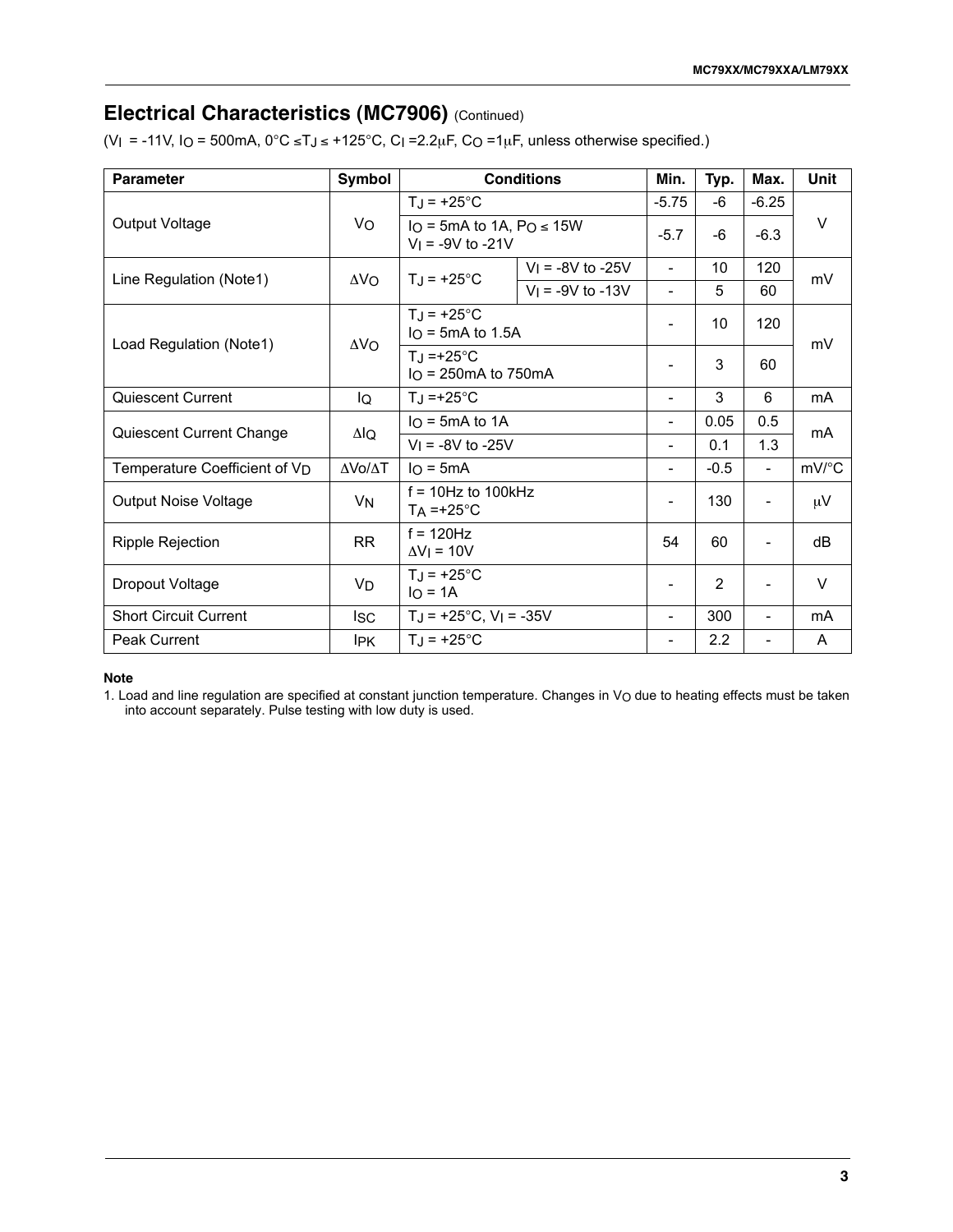### **Electrical Characteristics (MC7908)** (Continued)

(V<sub>I</sub> = -14V, I<sub>O</sub> = 500mA,  $0^{\circ}$ C ≤TJ ≤ +125 $^{\circ}$ C, C<sub>I</sub> = 2.2<sub>k</sub>F, C<sub>O</sub> = 1<sub>k</sub>F, unless otherwise specified.)

| <b>Parameter</b>                          | Symbol       |                                                      | <b>Conditions</b>      | Min.                     | Typ.   | Max.                     | <b>Unit</b> |  |
|-------------------------------------------|--------------|------------------------------------------------------|------------------------|--------------------------|--------|--------------------------|-------------|--|
|                                           |              | $T_J = +25^{\circ}C$                                 |                        | $-7.7$                   | -8     | $-8.3$                   |             |  |
| Output Voltage                            | Vo           | Io = 5mA to 1A, $Po \le 15W$<br>$V_1$ = -10V to -23V |                        | $-7.6$                   | -8     | $-8.4$                   | V           |  |
| Line Regulation (Note1)                   | $\Delta$ VO  | $T_J = +25^{\circ}C$                                 | $V_1$ = -10.5V to -25V | $\blacksquare$           | 10     | 160                      | mV          |  |
|                                           |              |                                                      | $V_1 = -11V$ to $-17V$ | $\overline{\phantom{0}}$ | 5      | 80                       |             |  |
| Load Regulation (Note1)                   | $\Delta V_O$ | $T_J = +25^{\circ}C$<br>$IO$ = 5mA to 1.5A           |                        |                          | 12     | 160                      | mV          |  |
|                                           |              | $T_J = +25$ °C                                       | $IO$ = 250mA to 750mA  |                          | 4      | 80                       |             |  |
| Quiescent Current                         | IQ           | $TJ = +25^{\circ}C$                                  |                        | $\overline{\phantom{0}}$ | 3      | 6                        | mA          |  |
| Quiescent Current Change                  | ΔlQ          | $IO$ = 5mA to 1A                                     |                        | -                        | 0.05   | 0.5                      | mA          |  |
|                                           |              | $V_1$ = -10.5V to -25V                               |                        | -                        | 0.1    | $\mathbf{1}$             |             |  |
| Temperature Coefficient of V <sub>D</sub> | ΔVο/ΔΤ       | $I_O = 5mA$                                          |                        | Ξ.                       | $-0.6$ | $\overline{\phantom{0}}$ | mV/°C       |  |
| <b>Output Noise Voltage</b>               | VN.          | $f = 10Hz$ to 100kHz<br>$T_A = +25$ °C               |                        |                          | 175    |                          | $\mu$ V     |  |
| Ripple Rejection                          | <b>RR</b>    | $f = 120$ Hz<br>$\Delta V$ = 10V                     |                        | 54                       | 60     | -                        | dB          |  |
| Dropout Voltage                           | VD           | $TJ = +25^{\circ}C$<br>$IO = 1A$                     |                        |                          | 2      |                          | $\vee$      |  |
| <b>Short Circuit Current</b>              | <b>ISC</b>   | $TJ = +25^{\circ}C$ , $VI = -35V$                    |                        | -                        | 300    | $\overline{\phantom{a}}$ | mA          |  |
| Peak Current                              | IPK.         | $T_J = +25^{\circ}C$                                 |                        | -                        | 2.2    |                          | A           |  |

#### **Note**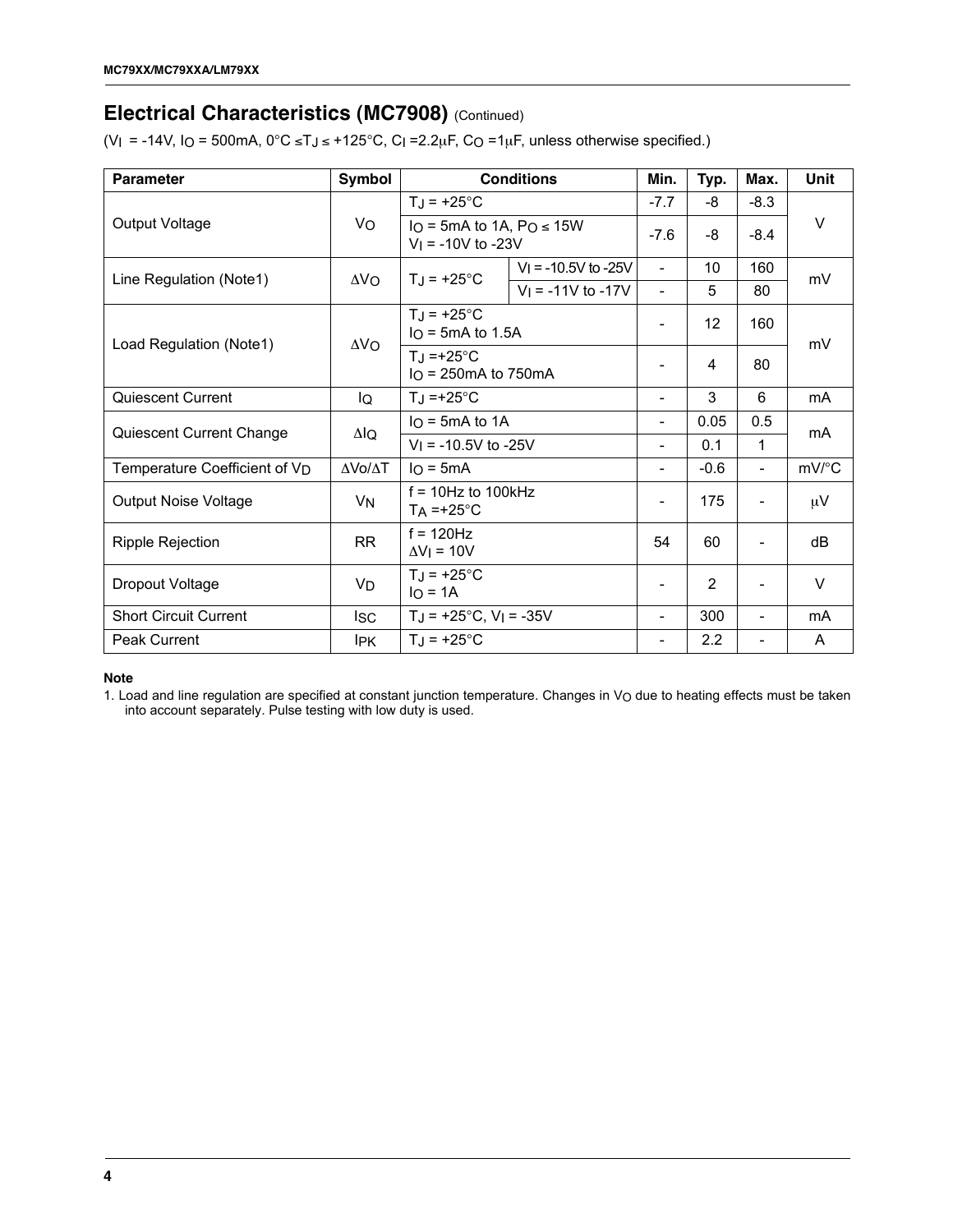# **Electrical Characteristics (MC7909)** (Continued)

(VI = -15V, IO = 500mA,  $0^{\circ}$ C ≤TJ ≤ +125°C, CI =2.2µF, CO =1µF, unless otherwise specified.)

| <b>Parameter</b>                          | Symbol               |                                                         | <b>Conditions</b>        | Min.                     | Typ.             | Max.                     | Unit                |
|-------------------------------------------|----------------------|---------------------------------------------------------|--------------------------|--------------------------|------------------|--------------------------|---------------------|
|                                           |                      | $T_J = +25^{\circ}C$                                    |                          | $-8.7$                   | $-9.0$           | $-9.3$                   |                     |
| Output Voltage                            | Vo                   | Io = 5mA to 1A, $Po \le 15W$<br>$V_1 = -1.5V$ to $-23V$ |                          | $-8.6$                   | $-9.0$           | $-9.4$                   | $\vee$              |
| Line Regulation (Note1)                   | $\Delta V_O$         | $T_J = +25^{\circ}C$                                    | $V_1 = -11.5V$ to $-26V$ | $\overline{\phantom{a}}$ | 10               | 180                      | mV                  |
|                                           |                      |                                                         | $V_1$ = -12V to -18V     | $\overline{\phantom{0}}$ | 5                | 90                       |                     |
| Load Regulation (Note1)                   | $\Delta V_O$         | $T_{\rm d}$ = +25°C<br>$IO$ = 5mA to 1.5A               |                          | $\overline{\phantom{a}}$ | 12               | 180                      | mV                  |
|                                           |                      | $T_J = +25^{\circ}C$<br>$IO$ = 250mA to 750mA           |                          | ٠                        | 4                | 90                       |                     |
| Quiescent Current                         | IQ                   | $TJ = +25^{\circ}C$                                     |                          |                          | 3                | 6                        | mA                  |
|                                           | ΔlQ                  | $IO$ = 5mA to 1A                                        |                          | $\overline{\phantom{0}}$ | 0.05             | 0.5                      | mA                  |
| Quiescent Current Change                  |                      | $V_1 = -11.5V$ to $-26V$                                |                          | $\overline{\phantom{a}}$ | 0.1              | 1                        |                     |
| Temperature Coefficient of V <sub>D</sub> | ΔVο/ΔΤ               | $IO = 5mA$                                              |                          | -                        | $-0.6$           | $\overline{\phantom{a}}$ | $mV$ <sup>o</sup> C |
| <b>Output Noise Voltage</b>               | <b>V<sub>N</sub></b> | $f = 10$ Hz to 100kHz<br>$T_A$ = +25°C                  |                          | $\overline{\phantom{a}}$ | 175              | -                        | $\mu$ V             |
| Ripple Rejection                          | <b>RR</b>            | $f = 120$ Hz<br>$\Delta V$   = 10V                      |                          | 54                       | 60               | $\overline{a}$           | dB                  |
| Dropout Voltage                           | V <sub>D</sub>       | $TJ = +25^{\circ}C$<br>$IO = 1A$                        |                          | $\overline{\phantom{0}}$ | $\overline{2}$   |                          | $\vee$              |
| <b>Short Circuit Current</b>              | <b>ISC</b>           | $TJ = +25^{\circ}C$ , $VI = -35V$                       |                          | $\overline{a}$           | 300              |                          | mA                  |
| Peak Current                              | <b>IPK</b>           | $T_J = +25^{\circ}C$                                    |                          | -                        | $2.2\phantom{0}$ | -                        | A                   |

#### **Note:**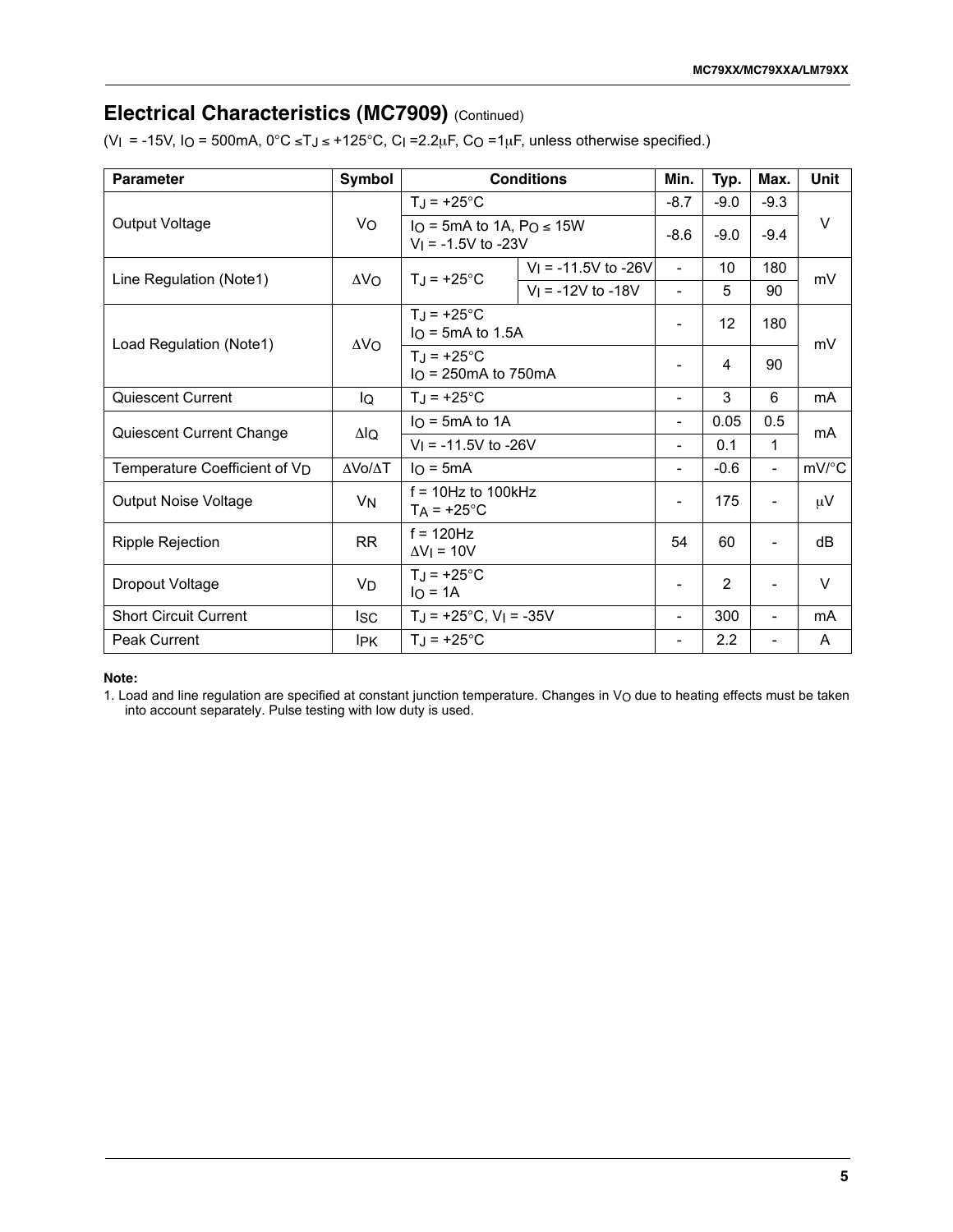# **Electrical Characteristics (MC7910)** (Continued)

(V<sub>I</sub> = -17V, I<sub>O</sub> = 500mA,  $0^{\circ}$ C ≤TJ ≤ +125°C, C<sub>I</sub> =2.2<sub>H</sub>F, C<sub>O</sub> =1<sub>H</sub>F, unless otherwise specified.)

| <b>Parameter</b>              | Symbol          |                                                     | <b>Conditions</b>      | Min.                     | Typ.              | Max.                     | <b>Unit</b>         |
|-------------------------------|-----------------|-----------------------------------------------------|------------------------|--------------------------|-------------------|--------------------------|---------------------|
|                               |                 | $T_J = +25^{\circ}C$                                |                        |                          | $-10$             | $-10.4$                  |                     |
| Output Voltage                | Vo              | Io = 5mA to 1A, $Pd \le 15W$<br>$V_1$ = -12V to -28 |                        | $-9.5$                   | $-10$             | $-10.5$                  | V                   |
| Line Regulation (Note1)       | ΔV <sub>O</sub> | $T_J = +25^{\circ}C$                                | $V_1$ = -12.5V to -28V | $\overline{\phantom{0}}$ | $12 \overline{ }$ | 200                      | mV                  |
|                               |                 |                                                     | $V_1$ = -14V to -20V   | $\overline{\phantom{a}}$ | 6                 | 100                      |                     |
| Load Regulation (Note1)       | $\Delta V_O$    | $T_{\rm J}$ = +25°C<br>$IO$ = 5mA to 1.5A           |                        | $\overline{\phantom{a}}$ | 12                | 200                      | mV                  |
|                               |                 | $T_{\rm J}$ = +25°C<br>$IO$ = 250mA to 750mA        |                        | $\overline{\phantom{a}}$ | 4                 | 100                      |                     |
| Quiescent Current             | IQ              | $T_J = +25^{\circ}C$                                |                        |                          | 3                 | 6                        | mA                  |
| Quiescent Current Change      | ΔlQ             | $IO$ = 5mA to 1A                                    |                        |                          | 0.05              | 0.5                      | mA                  |
|                               |                 | $V_1$ = -12.5V to -28V                              |                        | $\overline{\phantom{a}}$ | 0.1               | 1                        |                     |
| Temperature Coefficient of VO | ΔVο/ΔΤ          | $IO = 5mA$                                          |                        | $\overline{\phantom{a}}$ | $-1$              | $\overline{\phantom{a}}$ | $mV$ <sup>o</sup> C |
| <b>Output Noise Voltage</b>   | VN              | $10Hz \le f \le 100kHz$<br>$TA = +25^{\circ}C$      |                        | $\overline{\phantom{a}}$ | 280               | $\overline{\phantom{a}}$ | $\mu$ V             |
| Ripple Rejection              | <b>RR</b>       | $f = 120$ Hz<br>$\Delta V$   = 10V                  |                        |                          | 60                | $\overline{a}$           | dB                  |
| Dropout Voltage               | VD              | $T_J = +25^{\circ}C$<br>$IO = 1A$                   |                        |                          | $\overline{2}$    |                          | V                   |
| <b>Short Circuit Current</b>  | lsc             | $TJ = +25^{\circ}C$ , $VI = -35V$                   |                        | $\overline{\phantom{a}}$ | 300               |                          | mA                  |
| Peak Current                  | <b>IPK</b>      | $T_J = +25^{\circ}C$                                |                        | $\overline{\phantom{a}}$ | 2.2               | $\overline{\phantom{a}}$ | A                   |

#### **Note:**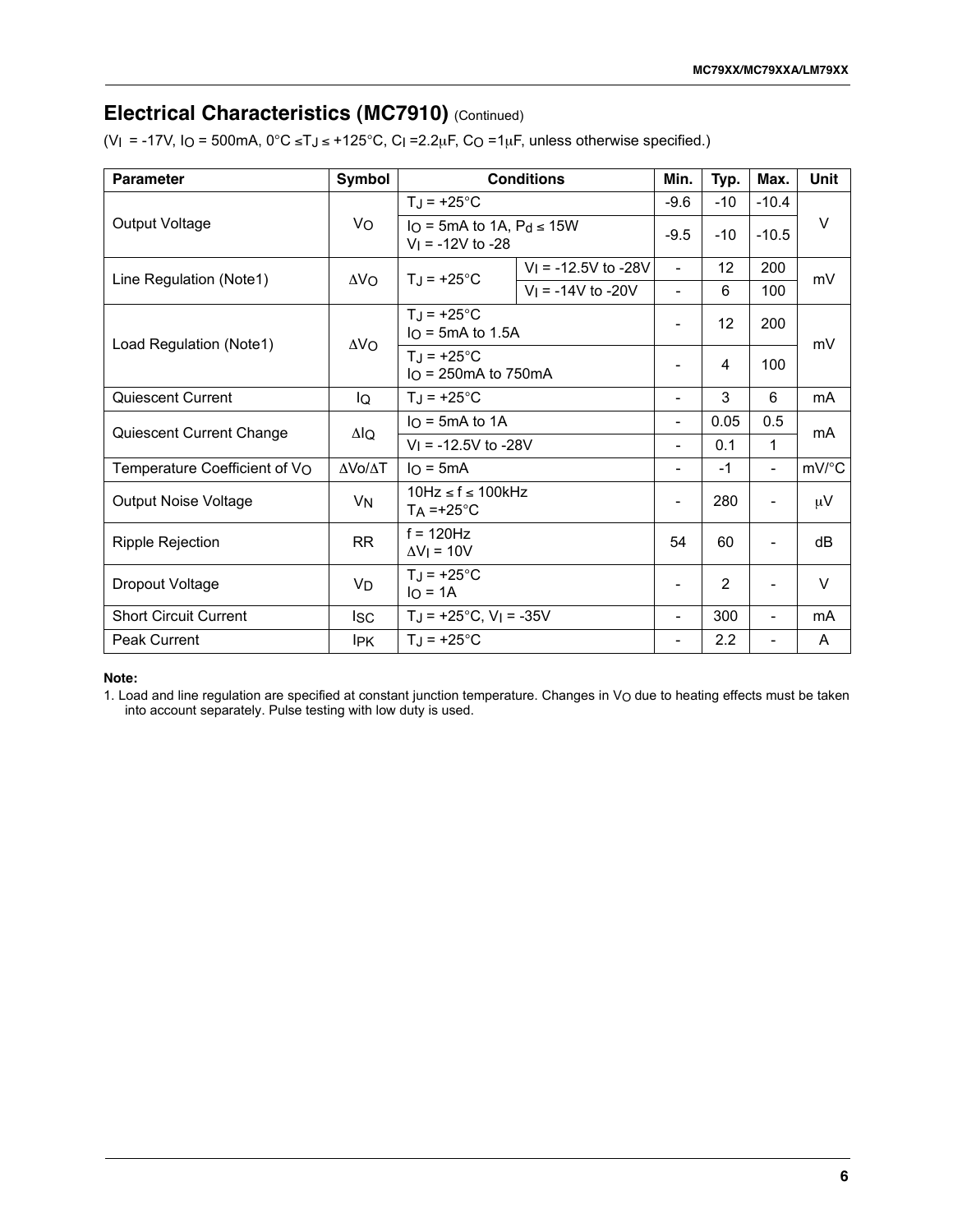### **Electrical Characteristics (MC7912)** (Continued)

(V<sub>I</sub> = -19V, I<sub>O</sub> = 500mA,  $0^{\circ}$ C ≤TJ ≤ +125 $^{\circ}$ C, C<sub>I</sub> = 2.2<sub>k</sub>F, C<sub>O</sub> = 1<sub>k</sub>F, unless otherwise specified.)

| <b>Parameter</b>                          | Symbol         |                                                        | <b>Conditions</b>                                                  | Min.                     | Typ.           | Max.                     | Unit   |  |
|-------------------------------------------|----------------|--------------------------------------------------------|--------------------------------------------------------------------|--------------------------|----------------|--------------------------|--------|--|
|                                           |                | $T_J = +25^{\circ}C$                                   |                                                                    |                          | $-12$          | $-12.5$                  |        |  |
| Output Voltage                            | Vo             | Io = 5mA to 1A, $Po \le 15W$<br>$V_1$ = -15.5V to -27V |                                                                    | $-11.4$                  | $-12$          | $-12.6$                  | V      |  |
| Line Regulation (Note1)                   | $\Delta V_O$   | $T_{\rm J}$ = +25°C                                    | $V_1$ = -14.5V to -30V                                             | $\overline{\phantom{a}}$ | 12             | 240                      | mV     |  |
|                                           |                |                                                        | $V_1 = -16V$ to $-22V$                                             |                          | 6              | 120                      |        |  |
| Load Regulation (Note1)                   | $\Delta V_O$   | $T_{\rm J}$ = +25°C                                    | $IO$ = 5mA to 1.5A<br>$TJ = +25^{\circ}C$<br>$IO$ = 250mA to 750mA |                          | 12             | 240                      | mV     |  |
|                                           |                |                                                        |                                                                    |                          | 4              | 120                      |        |  |
| <b>Quiescent Current</b>                  | IQ             | $T_J = +25^{\circ}C$                                   |                                                                    | -                        | 3              | 6                        | mA     |  |
| Quiescent Current Change                  | ΔlQ            | $IO$ = 5mA to 1A                                       |                                                                    | -                        | 0.05           | 0.5                      | mA     |  |
|                                           |                | $V_1$ = -14.5V to -30V                                 |                                                                    | ۰                        | 0.1            | 1                        |        |  |
| Temperature Coefficient of V <sub>D</sub> | ΔVο/ΔΤ         | $I \cap = 5mA$                                         |                                                                    | -                        | $-0.8$         |                          | mV/°C  |  |
| <b>Output Noise Voltage</b>               | V <sub>N</sub> | $f = 10$ Hz to 100kHz<br>$T_A$ = +25°C                 |                                                                    | -                        | 200            |                          | μV     |  |
| Ripple Rejection                          | <b>RR</b>      | $f = 120$ Hz<br>$\Delta V$   = 10V                     |                                                                    | 54                       | 60             |                          | dB     |  |
| Dropout Voltage                           | V <sub>D</sub> | $TJ = +25^{\circ}C$<br>$IO = 1A$                       |                                                                    | $\overline{\phantom{a}}$ | $\overline{2}$ |                          | $\vee$ |  |
| <b>Short Circuit Current</b>              | <b>ISC</b>     | $T_J = +25$ °C, V <sub>I</sub> = -35V                  |                                                                    | -                        | 300            | $\overline{\phantom{a}}$ | mA     |  |
| Peak Current                              | IPK.           | $T_J = +25^{\circ}C$                                   |                                                                    | -                        | 2.2            |                          | A      |  |

#### **Note:**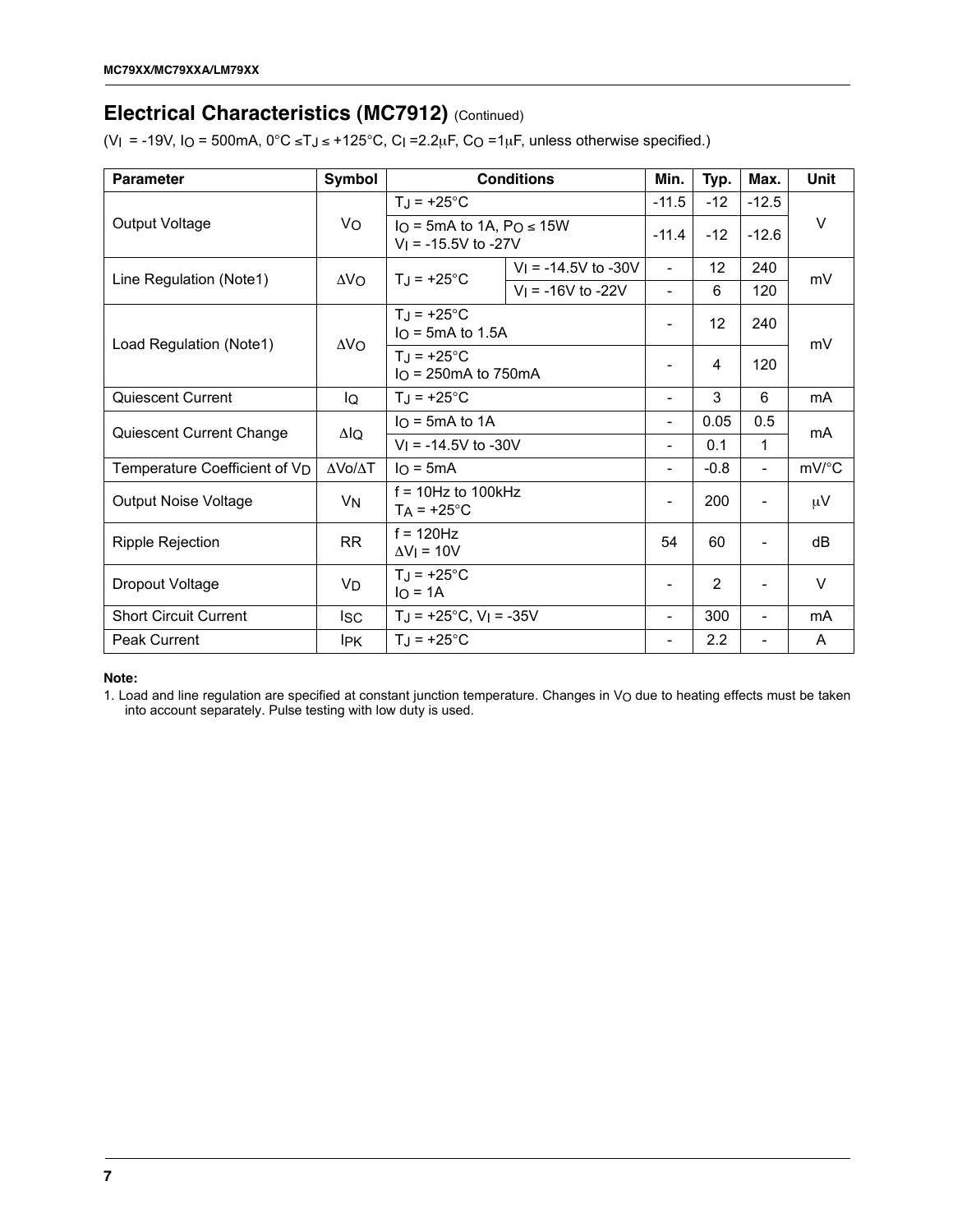### **Electrical Characteristics (MC7915)** (Continued)

(VI = -23V, IO = 500mA,  $0^{\circ}$ C ≤TJ ≤ +125°C, CI =2.2µF, CO =1µF, unless otherwise specified.)

| <b>Parameter</b>                          | Symbol       |                                                      | <b>Conditions</b>      | Min.                     | Typ.              | Max.                     | <b>Unit</b>    |
|-------------------------------------------|--------------|------------------------------------------------------|------------------------|--------------------------|-------------------|--------------------------|----------------|
|                                           |              | $T_J = +25^{\circ}C$                                 |                        | $-14.4$                  | $-15$             | $-15.6$                  |                |
| Output Voltage                            | Vo           | Io = 5mA to 1A, $PQ \le 15W$<br>$V_1$ = -18V to -30V |                        | $-14.25$                 | $-15$             | $-15.75$                 | $\vee$         |
| Line Regulation (Note1)                   | $\Delta V_O$ | $T_J = +25^{\circ}C$                                 | $V_1$ = -17.5V to -30V | $\blacksquare$           | $12 \overline{ }$ | 300                      | mV             |
|                                           |              |                                                      | $V_1$ = -20V to -26V   | $\overline{\phantom{0}}$ | 6                 | 150                      |                |
| Load Regulation (Note1)                   | $\Delta V_O$ | $TJ = +25^{\circ}C$<br>$IO$ = 5mA to 1.5A            |                        | $\overline{\phantom{a}}$ | 12                | 300                      | mV             |
|                                           |              | $T_J = +25^{\circ}C$<br>$IO$ = 250mA to 750mA        |                        | $\overline{\phantom{a}}$ | 4                 | 150                      |                |
| Quiescent Current                         | lQ           | $T_J = +25^{\circ}C$                                 |                        |                          | 3                 | 6                        | m <sub>A</sub> |
| Quiescent Current Change                  | $\Delta I$ Q | $IO$ = 5mA to 1A                                     |                        |                          | 0.05              | 0.5                      | mA             |
|                                           |              | $V_1 = -17.5V$ to $-30V$                             |                        | ۰                        | 0.1               | 1                        |                |
| Temperature Coefficient of V <sub>D</sub> | ΔVο/ΔΤ       | $I \cap = 5mA$                                       |                        | -                        | $-0.9$            | $\overline{\phantom{a}}$ | mV/°C          |
| <b>Output Noise Voltage</b>               | VN           | $f = 10$ Hz to 100kHz<br>$TA = +25^{\circ}C$         |                        | ۰                        | 250               |                          | $\mu$ V        |
| Ripple Rejection                          | <b>RR</b>    | $f = 120$ Hz<br>$\Delta V$   = 10V                   |                        |                          | 60                | $\overline{\phantom{a}}$ | dB             |
| Dropout Voltage                           | VD           | $T_J = +25^{\circ}C$<br>$IO = 1A$                    |                        | $\overline{\phantom{a}}$ | $\overline{2}$    |                          | $\vee$         |
| <b>Short Circuit Current</b>              | <b>ISC</b>   | $T_J = +25$ °C, V <sub>I</sub> = -35V                |                        | $\overline{\phantom{a}}$ | 300               | $\blacksquare$           | mA             |
| <b>Peak Current</b>                       | <b>IPK</b>   | $T_J = +25^{\circ}C$                                 |                        |                          | 2.2               |                          | A              |

#### **Note:**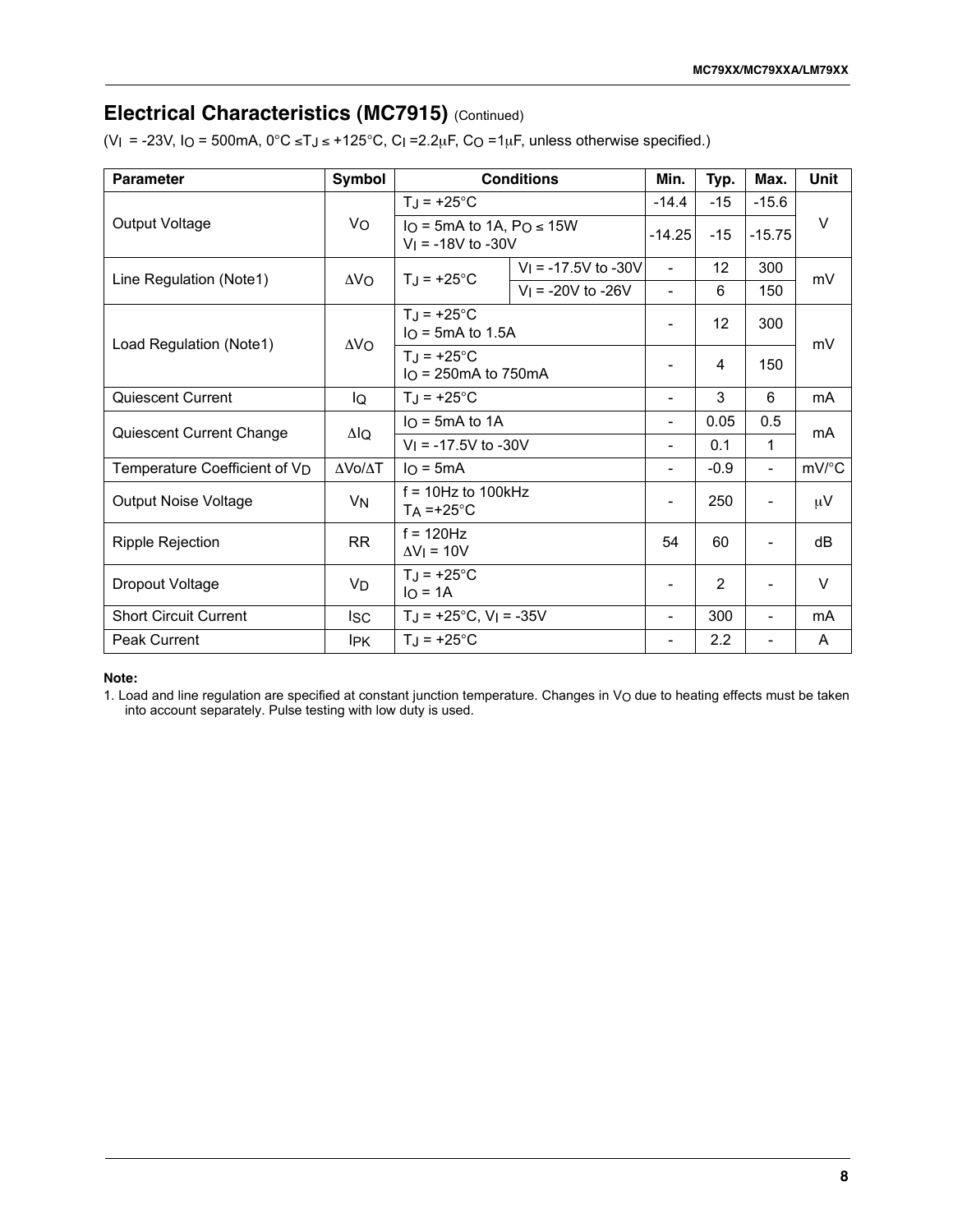### **Electrical Characteristics (MC7918)** (Continued)

(VI = -27V, IO = 500mA,  $0^{\circ}$ C ≤TJ ≤ +125 $^{\circ}$ C, CI =2.2µF, CO =1µF, unless otherwise specified.)

| <b>Parameter</b>                          | Symbol       |                                                        | <b>Conditions</b>      | Min.                     | Typ.  | Max.                     | <b>Unit</b> |
|-------------------------------------------|--------------|--------------------------------------------------------|------------------------|--------------------------|-------|--------------------------|-------------|
|                                           |              | $T_J = +25^{\circ}C$                                   |                        | $-17.3$                  | $-18$ | $-18.7$                  |             |
| Output Voltage                            | Vo           | Io = 5mA to 1A, $Po \le 15W$<br>$V_1$ = -22.5V to -33V |                        | $-17.1$                  | $-18$ | $-18.9$                  | $\vee$      |
| Line Regulation (Note1)                   | $\Delta V_O$ | $T_J = +25^{\circ}C$                                   | $V_1$ = -21V to -33V   | $\blacksquare$           | 15    | 360                      | mV          |
|                                           |              |                                                        | $V_1 = -24V$ to $-30V$ | $\overline{\phantom{a}}$ | 8     | 180                      |             |
| Load Regulation (Note1)                   | $\Delta V_O$ | $T_J = +25^{\circ}C$<br>$IO$ = 5mA to 1.5A             |                        | $\overline{\phantom{a}}$ | 15    | 360                      | mV          |
|                                           |              | $TJ = +25^{\circ}C$<br>$IO$ = 250mA to 750mA           |                        | $\overline{\phantom{a}}$ | 5     | 180                      |             |
| Quiescent Current                         | lQ           | $T_J = +25^{\circ}C$                                   |                        | $\overline{\phantom{a}}$ | 3     | 6                        | mA          |
| Quiescent Current Change                  | ΔlQ          | $IO$ = 5mA to 1A                                       |                        | $\blacksquare$           | 0.05  | 0.5                      | mA          |
|                                           |              | $V_1$ = -21V to -33V                                   |                        | $\overline{\phantom{a}}$ | 0.1   | 1                        |             |
| Temperature Coefficient of V <sub>D</sub> | ΔVο/ΔΤ       | $I \cap = 5mA$                                         |                        | $\overline{\phantom{a}}$ | $-1$  | $\sim$                   | mV/°C       |
| <b>Output Noise Voltage</b>               | VN           | $f = 10$ Hz to 100kHz<br>$T_A$ = +25°C                 |                        | $\overline{\phantom{a}}$ | 300   |                          | $\mu$ V     |
| Ripple Rejection                          | <b>RR</b>    | $f = 120$ Hz<br>$\Delta V_1 = 10V$                     |                        | 54                       | 60    | $\overline{\phantom{a}}$ | dB          |
| Dropout Voltage                           | VD           | $T_J = +25^{\circ}C$<br>$IO = 1A$                      |                        | $\overline{\phantom{a}}$ | 2     |                          | $\vee$      |
| <b>Short Circuit Current</b>              | <b>ISC</b>   | $TJ = +25^{\circ}C$ , $VI = -35V$                      |                        | $\overline{\phantom{a}}$ | 300   | $\overline{\phantom{a}}$ | mA          |
| Peak Current                              | IPK.         | $T_J = +25^{\circ}C$                                   |                        | -                        | 2.2   |                          | A           |

#### **Note:**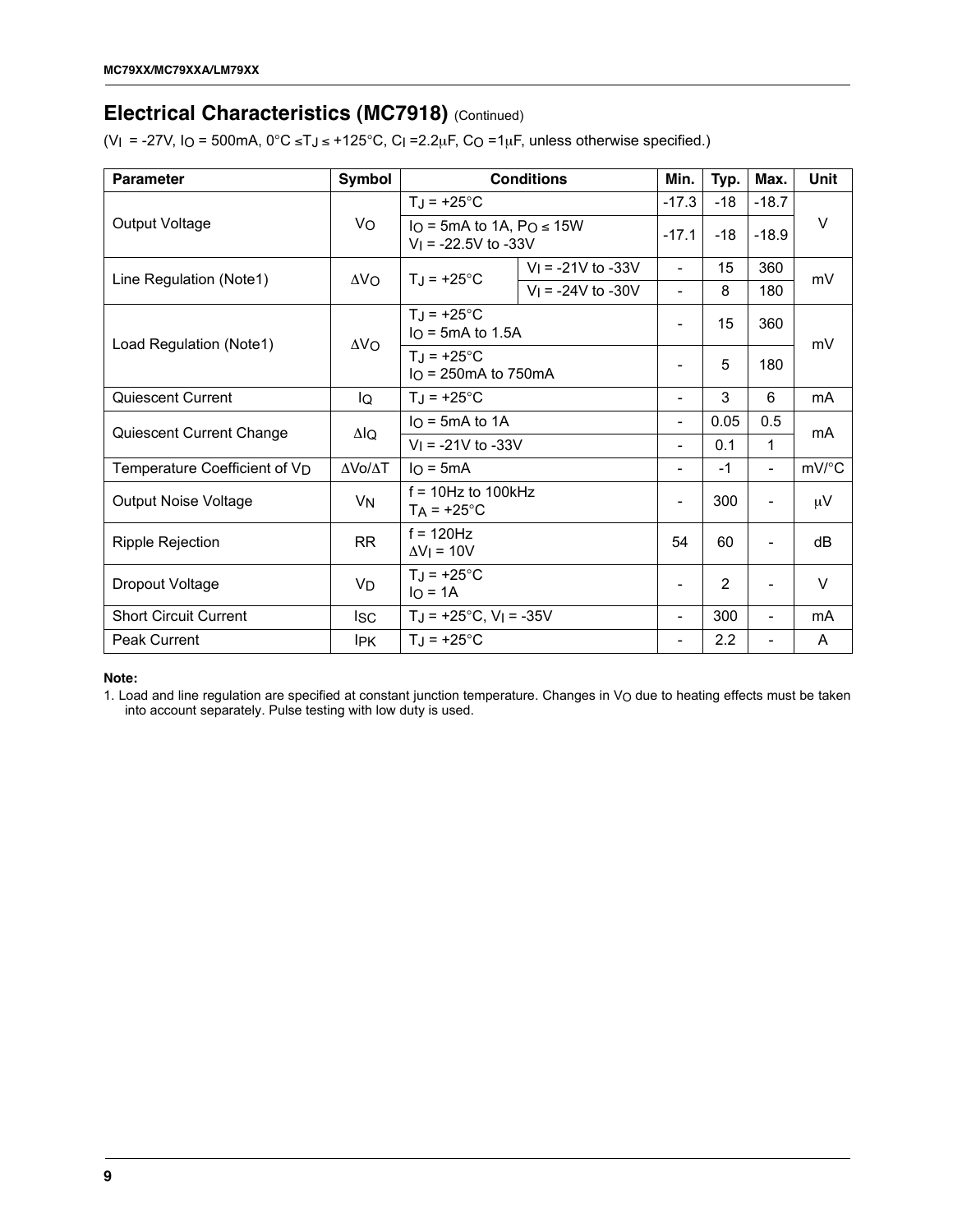### **Electrical Characteristics (MC7924)** (Continued)

(VI = -33V, IO = 500mA,  $0^{\circ}$ C ≤TJ ≤ +125 $^{\circ}$ C, CI =2.2µF, CO =1µF, unless otherwise specified.)

| <b>Parameter</b>                          | Symbol          |                                                        | <b>Conditions</b>      | Min.                     | Typ.  | Max.                     | Unit      |
|-------------------------------------------|-----------------|--------------------------------------------------------|------------------------|--------------------------|-------|--------------------------|-----------|
|                                           |                 | $T_J = +25^{\circ}C$                                   |                        |                          | $-24$ | $-25$                    |           |
| Output Voltage                            | Vo              | Io = 5mA to 1A, $PQ \le 15W$<br>$V_1 = -27V$ to $-38V$ |                        | $-22.8$                  | $-24$ | $-25.2$                  | V         |
|                                           |                 | $T_J = +25^{\circ}C$                                   | $V_1$ = -27V to -38V   | $\overline{\phantom{0}}$ | 15    | 480                      | mV        |
| Line Regulation (Note1)                   | ΔV <sub>O</sub> |                                                        | $V_1 = -30V$ to $-36V$ | $\overline{\phantom{0}}$ | 8     | 180                      |           |
| Load Regulation (Note1)                   | $\Delta V_O$    | $T_{\rm J}$ = +25°C<br>$IO$ = 5mA to 1.5A              |                        | -                        | 15    | 480                      | mV        |
|                                           |                 | $T_J = +25^{\circ}C$<br>$IO$ = 250mA to 750mA          |                        | $\overline{\phantom{a}}$ | 5     | 240                      |           |
| Quiescent Current                         | IQ              | $TJ = +25^{\circ}C$                                    |                        |                          | 3     | 6                        | <b>mA</b> |
| Quiescent Current Change                  | ΔlQ             | $IO$ = 5mA to 1A                                       |                        | ٠                        | 0.05  | 0.5                      | mA        |
|                                           |                 | $V_1 = -27V$ to $-38V$                                 |                        | $\overline{\phantom{0}}$ | 0.1   | 1                        |           |
| Temperature Coefficient of V <sub>D</sub> | ΔVο/ΔΤ          | $I \cap = 5mA$                                         |                        |                          | $-1$  |                          | mV/°C     |
| <b>Output Noise Voltage</b>               | VN              | $f = 10$ Hz to 100kHz<br>$TA = +25^{\circ}C$           |                        |                          | 400   |                          | $\mu$ V   |
| <b>Ripple Rejection</b>                   | <b>RR</b>       | $f = 120$ Hz<br>$\Delta V$   = 10V                     |                        |                          | 60    | $\overline{a}$           | dB        |
| Dropout Voltage                           | VD              | $TJ = +25^{\circ}C$<br>$IO = 1A$                       |                        | $\overline{\phantom{a}}$ | 2     |                          | $\vee$    |
| <b>Short Circuit Current</b>              | <b>ISC</b>      | $T_J = +25$ °C, V <sub>I</sub> = -35V                  |                        | ٠                        | 300   | $\overline{\phantom{0}}$ | mA        |
| Peak Current                              | <b>IPK</b>      | $T_J = +25^{\circ}C$                                   |                        | $\overline{\phantom{a}}$ | 2.2   |                          | A         |

#### **Note:**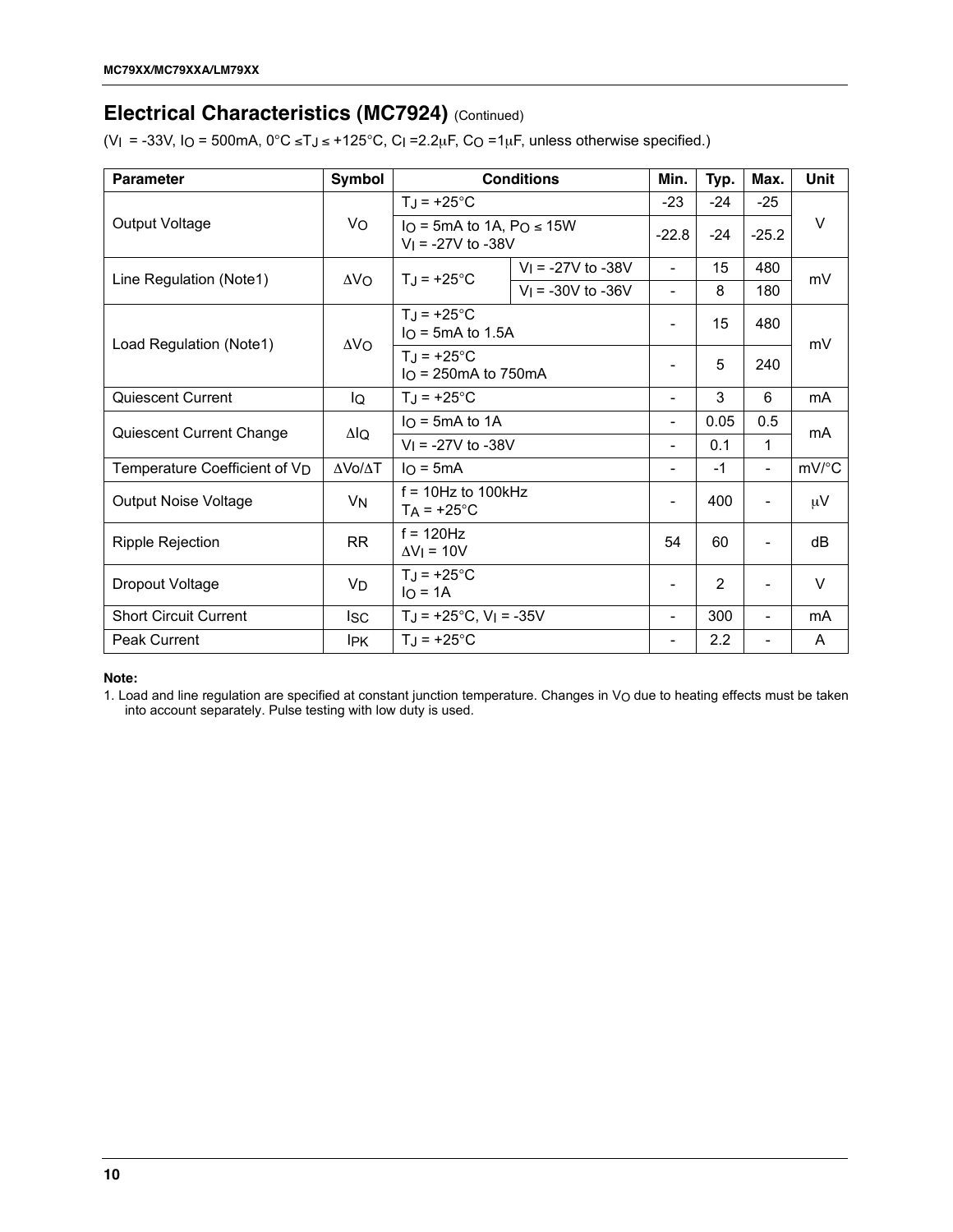### **Electrical Characteristics (MC7905A)** (Continued)

(VI = -10V, IO = 500mA,  $0^{\circ}$ C ≤TJ ≤ +125°C, CI =2.2µF, CO =1µF, unless otherwise specified.)

| <b>Parameter</b>                 | Symbol         |                                                     | <b>Conditions</b>                      | Min.                     | Typ.           | Max.                     | <b>Unit</b>         |
|----------------------------------|----------------|-----------------------------------------------------|----------------------------------------|--------------------------|----------------|--------------------------|---------------------|
|                                  |                | $T_{\rm J}$ = +25°C                                 |                                        | $-4.9$                   | $-5.0$         | $-5.1$                   |                     |
| Output Voltage                   | Vo             | Io = 5mA to 1A, $PQ \le 15W$<br>$V_1 = -7V$ to -20V |                                        | $-4.8$                   | $-5.0$         | $-5.2$                   | $\vee$              |
|                                  |                | $T_J = +25$ °C                                      | $V_1$ = -7V to -20V IO=1A              | $\overline{\phantom{a}}$ | 5              | 50                       |                     |
|                                  |                |                                                     | $V_1 = -8V$ to -12V I <sub>O</sub> =1A | $\blacksquare$           | $\overline{2}$ | 25                       | mV                  |
| Line Regulation (Note1)          | $\Delta$ VO    | $V_1 = -7.5V$ to $-25V$                             |                                        | $\blacksquare$           | $\overline{7}$ | 50                       |                     |
|                                  |                | $V_1 = -8V$ to $-12V$ , $I_O = 1A$                  |                                        | $\overline{\phantom{0}}$ | $\overline{7}$ | 50                       |                     |
|                                  |                | TJ = +25 $^{\circ}$ C, I <sub>O</sub> = 5mA to 1.5A |                                        | $\overline{\phantom{a}}$ | 10             | 100                      |                     |
| Load Regulation (Note1)          | $\Delta V_O$   | $T_{\rm J}$ = +25°C<br>$IO = 250mA$ to 750mA        |                                        | -                        | 3              | 50                       | mV                  |
| Quiescent Current                | lQ             | $T_J = +25^{\circ}C$                                |                                        |                          | 3              | 6                        | mA                  |
|                                  |                | $I_O = 5mA$ to 1A                                   |                                        | $\blacksquare$           | 0.05           | 0.5                      | m <sub>A</sub>      |
| Quiescent Current Change         | ΔlQ            | $V_1 = -8V$ to $-25V$                               |                                        | ٠                        | 0.1            | 0.8                      |                     |
| Temperature Coefficient of<br>VD | <b>AVO/AT</b>  | $I \cap = 5mA$                                      |                                        | $\overline{\phantom{a}}$ | $-0.4$         | $\overline{\phantom{0}}$ | $mV$ <sup>o</sup> C |
| <b>Output Noise Voltage</b>      | V <sub>N</sub> | $f = 10$ Hz to 100kHz<br>$T_A = +25$ °C             |                                        | $\overline{\phantom{a}}$ | 40             | $\overline{\phantom{0}}$ | $\mu$ V             |
| <b>Ripple Rejection</b>          | <b>RR</b>      | $f = 120$ Hz<br>$\Delta V$ <sub>I</sub> = 10V       |                                        |                          | 60             | -                        | dВ                  |
| Dropout Voltage                  | <b>VD</b>      | $T_J = +25^{\circ}C$<br>$IO = 1A$                   |                                        | $\blacksquare$           | 2              | $\overline{\phantom{0}}$ | $\vee$              |
| <b>Short Circuit Current</b>     | <b>ISC</b>     | $TJ = +25^{\circ}C$ , $VI = -35V$                   |                                        | $\blacksquare$           | 300            | $\overline{\phantom{0}}$ | mA                  |
| <b>Peak Current</b>              | <b>IPK</b>     | $T_{\rm J}$ = +25°C                                 |                                        | $\overline{\phantom{0}}$ | 2.2            |                          | A                   |

#### **Note:**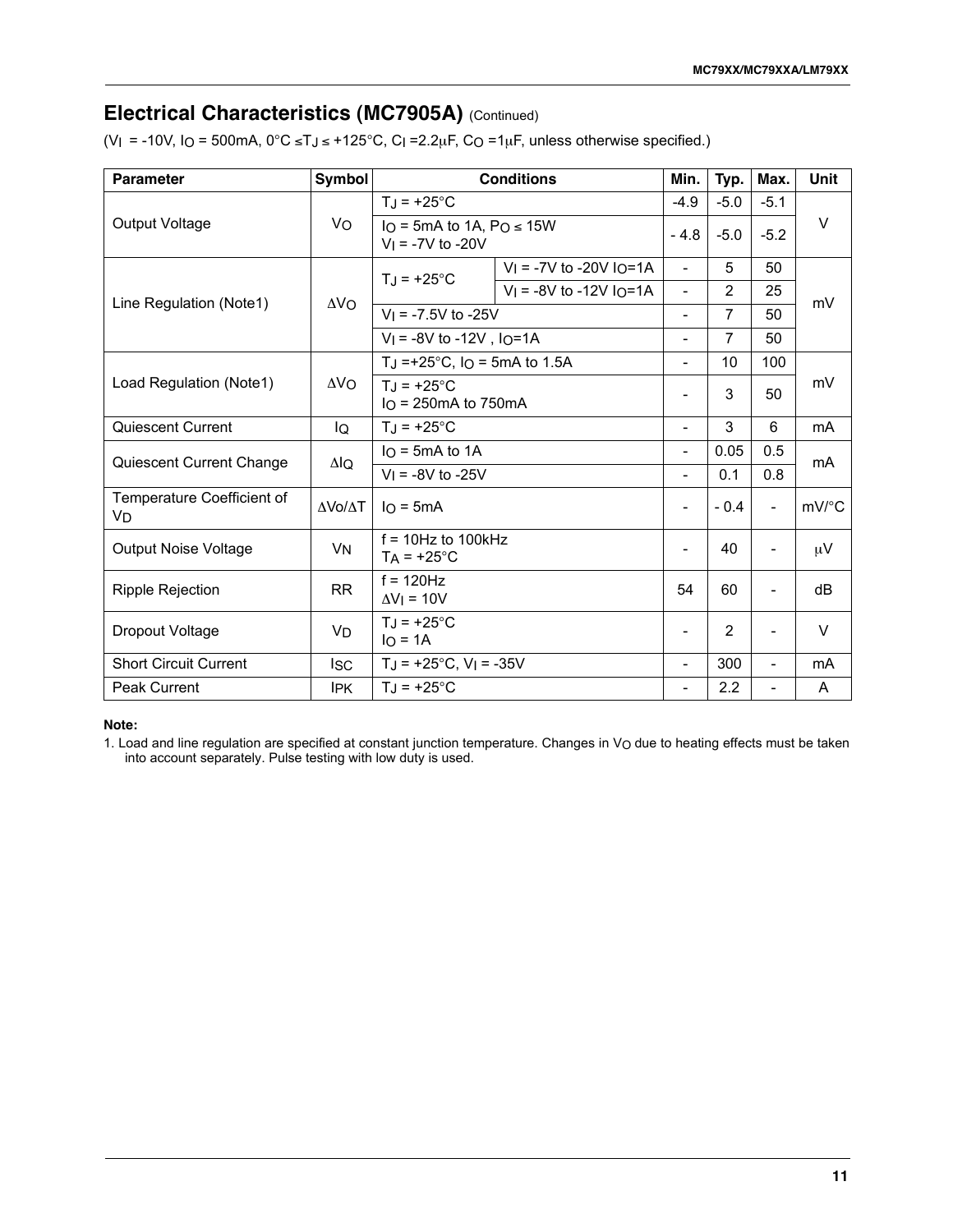### **Electrical Characteristics (MC7912A)** (Continued)

(V<sub>I</sub> = -19V, I<sub>O</sub> = 500mA,  $0^{\circ}$ C ≤TJ ≤ +125 $^{\circ}$ C, C<sub>I</sub> = 2.2<sub>k</sub>F, C<sub>O</sub> = 1<sub>k</sub>F, unless otherwise specified.)

| <b>Parameter</b>                          | Symbol         |                                                        | <b>Conditions</b>                     | Min.                         | Typ.              | Max.                     | <b>Unit</b>    |
|-------------------------------------------|----------------|--------------------------------------------------------|---------------------------------------|------------------------------|-------------------|--------------------------|----------------|
|                                           |                | $T_J = +25^{\circ}C$                                   |                                       |                              | $-12$             | $-12.25$                 |                |
| Output Voltage                            | Vo             | Io = 5mA to 1A, $PQ \le 15W$<br>$V_1$ = -15.5V to -27V |                                       | $-11.5$                      | $-12$             | $-12.5$                  | $\vee$         |
|                                           |                | $T_J = +25^{\circ}C$                                   | $V_1 = -14.5V$ to $-27V$<br>$IO = 1A$ | $\overline{a}$               | $12 \overline{ }$ | 120                      |                |
| Line Regulation (Note1)                   | $\Delta V_O$   |                                                        | $V_1 = -16V$ to $-22V$<br>$IO = 1A$   |                              | 6                 | 60                       | mV             |
|                                           |                | $V_1 = -14.8V$ to $-30V$                               |                                       | $\overline{\phantom{0}}$     | 12                | 120                      |                |
|                                           |                | $V_1$ = -16V to -22V, lo = 1A                          |                                       | $\overline{a}$               | 12                | 120                      |                |
| Load Regulation (Note1)                   | $\Delta V_O$   | $T_J = +25^{\circ}C$<br>$IO$ = 5mA to 1.5A             |                                       | -                            | $12 \overline{ }$ | 150                      | mV             |
|                                           |                | $T_J = +25$ °C<br>$IO$ = 250 mA to 750 mA              |                                       |                              | 4                 | 75                       |                |
| Quiescent Current                         | lQ             | $T_J = +25^{\circ}C$                                   |                                       | -                            | 3                 | 6                        | <b>mA</b>      |
|                                           |                | $IO$ = 5mA to 1A                                       |                                       | $\qquad \qquad \blacksquare$ | 0.05              | 0.5                      | mA             |
| Quiescent Current Change                  | $\Delta I_Q$   | $V_1 = -15V$ to $-30V$                                 |                                       | $\overline{a}$               | 0.1               | 1                        |                |
| Temperature Coefficient of V <sub>D</sub> | ΔVο/ΔΤ         | $I_O = 5mA$                                            |                                       | $\overline{a}$               | $-0.8$            | $\blacksquare$           | mV/°C          |
| <b>Output Noise Voltage</b>               | V <sub>N</sub> | $f = 10$ Hz to 100kHz<br>$TA = +25^{\circ}C$           |                                       |                              | 200               | $\blacksquare$           | μV             |
| <b>Ripple Rejection</b>                   | <b>RR</b>      | $f = 120$ Hz<br>$\Delta V$   = 10V                     |                                       | 54                           | 60                |                          | dB             |
| Dropout Voltage                           | <b>VD</b>      | $T_J = +25$ °C<br>$IO = 1A$                            |                                       |                              | $\overline{2}$    | $\overline{\phantom{a}}$ | V              |
| <b>Short Circuit Current</b>              | <b>ISC</b>     |                                                        | $T_J = +25$ °C, V <sub>I</sub> = -35V |                              | 300               | $\overline{\phantom{a}}$ | m <sub>A</sub> |
| <b>Peak Current</b>                       | <b>IPK</b>     | $T_J = +25^{\circ}C$                                   |                                       |                              | 2.2               | ۰                        | A              |

#### **Note:**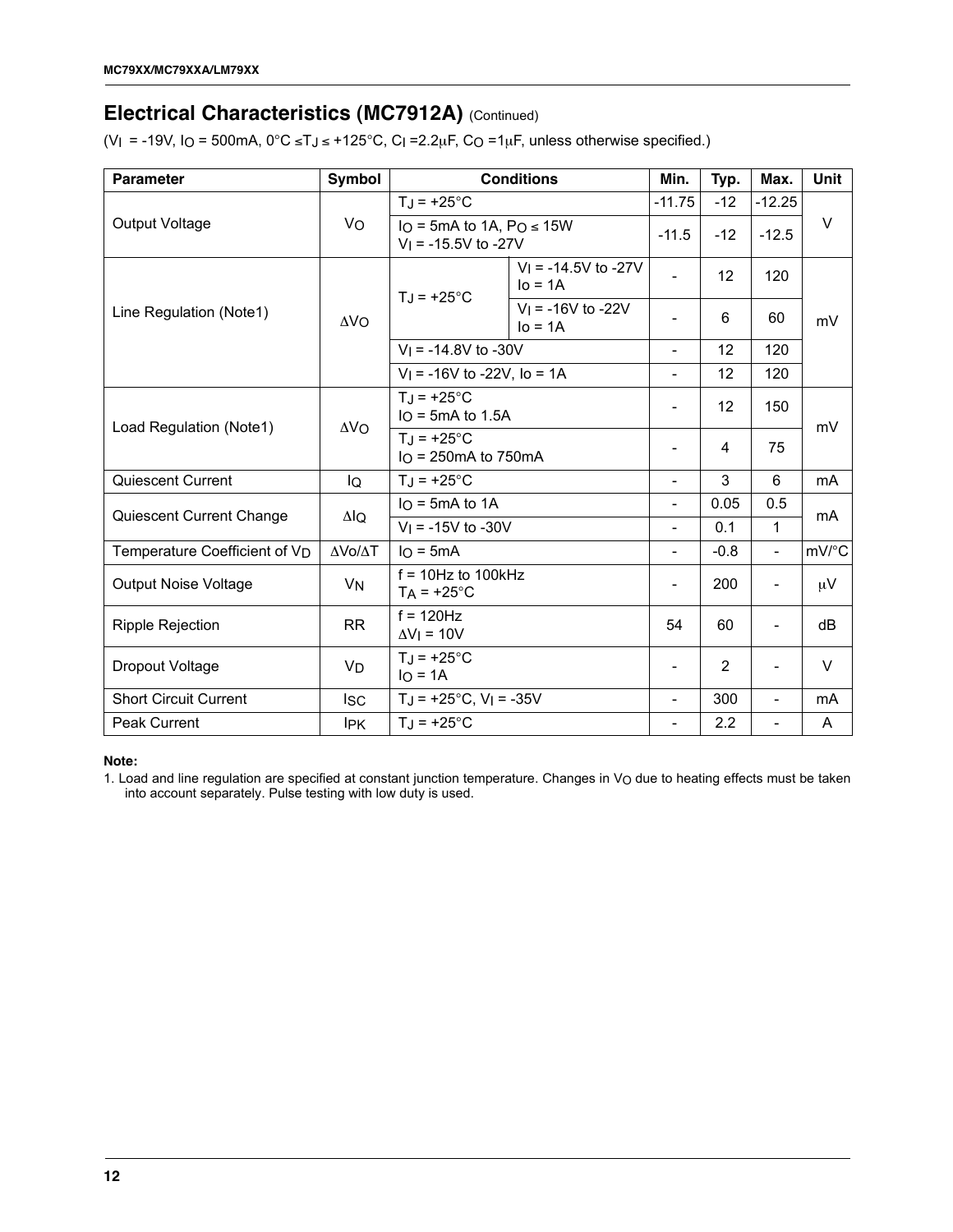### **Electrical Characteristics (MC7915A)** (Continued)

(VI = -23V, IO = 500mA,  $0^{\circ}$ C ≤TJ ≤ +125°C, CI =2.2µF, CO =1µF, unless otherwise specified.)

| <b>Parameter</b>                          | <b>Symbol</b>        | <b>Conditions</b>                                      |                                     | Min.                     | Typ.              | Max.                     | <b>Unit</b>    |
|-------------------------------------------|----------------------|--------------------------------------------------------|-------------------------------------|--------------------------|-------------------|--------------------------|----------------|
| Output Voltage                            | Vo                   | $T_J = +25^{\circ}C$                                   |                                     | $-14.7$                  | $-15$             | $-15.3$                  | V              |
|                                           |                      | Io = 5mA to 1A, $Po \le 15W$<br>$V_1 = -18V$ to $-30V$ |                                     | $-14.4$                  | $-15$             | $-15.6$                  |                |
| Line Regulation (Note1)                   | $\Delta V_O$         | $T_J = +25^{\circ}C$                                   | $V_1$ = -17.5V to -30V<br>$IO = 1A$ | ۰                        | $12 \overline{ }$ | 150                      | mV             |
|                                           |                      |                                                        | $V_1 = -20V$ to $-26V$<br>$IO = 1A$ |                          | 6                 | 75                       |                |
|                                           |                      | $V_1 = -17.9V$ to $-30V$                               |                                     | $\overline{\phantom{0}}$ | 12                | 150                      |                |
|                                           |                      | $V_1$ = -20V to -26V, lo = 1A                          |                                     | $\overline{a}$           | 6                 | 150                      |                |
| Load Regulation (Note1)                   | $\Delta V_O$         | $T_J = +25^{\circ}C$<br>$IO$ = 5mA to 1.5A             |                                     | $\overline{\phantom{0}}$ | $12 \overline{ }$ | 150                      | mV             |
|                                           |                      | $T_J = +25^{\circ}C$<br>$IO$ = 250 mA to 750 mA        |                                     |                          | 4                 | 75                       |                |
| Quiescent Current                         | IQ                   | $T_J = +25$ °C                                         |                                     | -                        | 3                 | 6                        | m <sub>A</sub> |
| Quiescent Current Change                  | $\Delta I_Q$         | $IO$ = 5mA to 1A                                       |                                     | -                        | 0.05              | 0.5                      | mA             |
|                                           |                      | $V_1$ = -18.5V to -30V                                 |                                     | L,                       | 0.1               | 1                        |                |
| Temperature Coefficient of V <sub>D</sub> | ΔVο/ΔΤ               | $I \cap = 5mA$                                         |                                     | $\overline{\phantom{0}}$ | $-0.9$            | $\blacksquare$           | mV/°C          |
| <b>Output Noise Voltage</b>               | <b>V<sub>N</sub></b> | $f = 10$ Hz to 100kHz<br>$T_A = +25^{\circ}C$          |                                     | $\overline{a}$           | 250               | ٠                        | μV             |
| <b>Ripple Rejection</b>                   | <b>RR</b>            | $f = 120$ Hz<br>$\Delta V$ = 10V                       |                                     | 54                       | 60                |                          | dB             |
| Dropout Voltage                           | V <sub>D</sub>       | $T_J = +25$ °C<br>$IO = 1A$                            |                                     | -                        | 2                 | $\overline{\phantom{a}}$ | V              |
| <b>Short Circuit Current</b>              | <b>ISC</b>           | $T_J = +25$ °C, V <sub>I</sub> = -35V                  |                                     | $\overline{\phantom{0}}$ | 300               | $\overline{\phantom{a}}$ | m <sub>A</sub> |
| <b>Peak Current</b>                       | <b>IPK</b>           | $T_J = +25^{\circ}C$                                   |                                     |                          | 2.2               |                          | A              |

#### **Note:**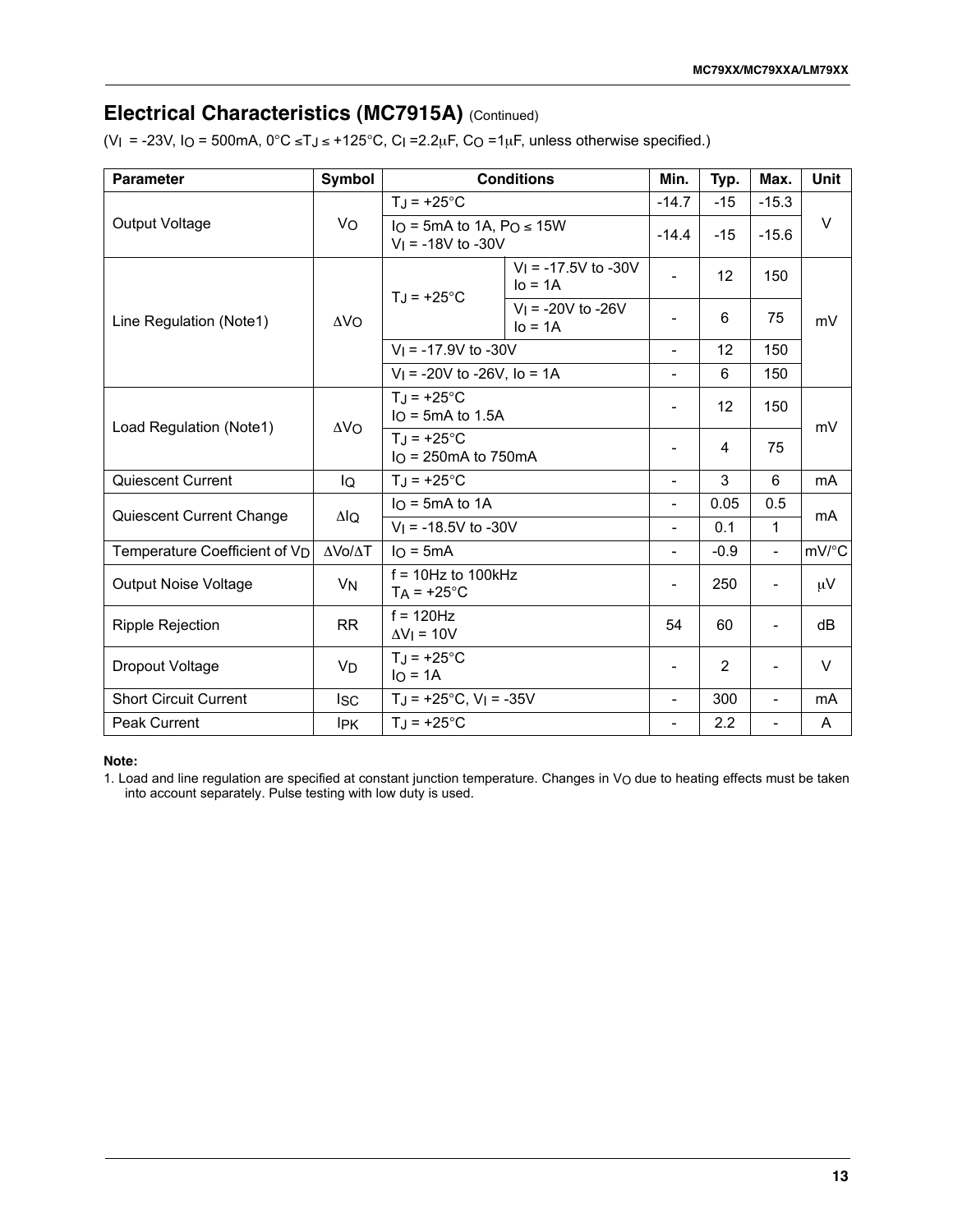



**Figure 1. Output Voltage**



**Figure 2. Load Regulation**



**Figure 3. Quiescent Current**



**Figure 4. Dropout Voltage**



**Figure 5. Short Circuit Current**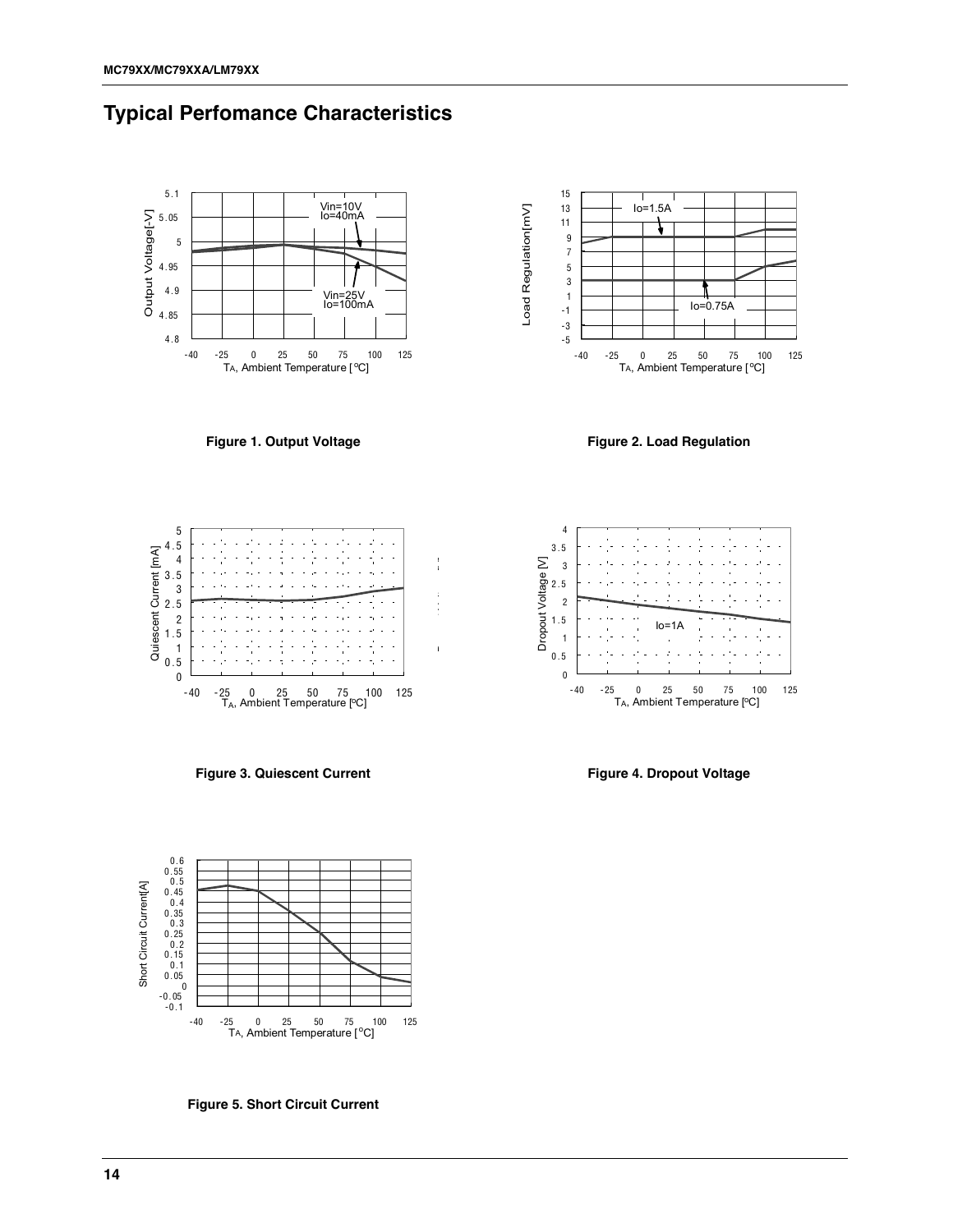### **Typical Applications**



**Figure 6. Negative Fixed output regulator**



**Figure 7. Split power supply ( 12V/1A)**

#### **Notes:**

- (1) To specify an output voltage, substitute voltage value for "XX "
- (2) Required for stability. For value given, capacitor must be solid tantalum. If aluminium electronics are used, at least ten times value shown should be selected. CI is required if regulator is located an appreciable distance from power supply filter.
- (3) To improve transient response. If large capacitors are used, a high current diode from input to output (1N400l or similar) should be introduced to protect the device from momentary input short circuit.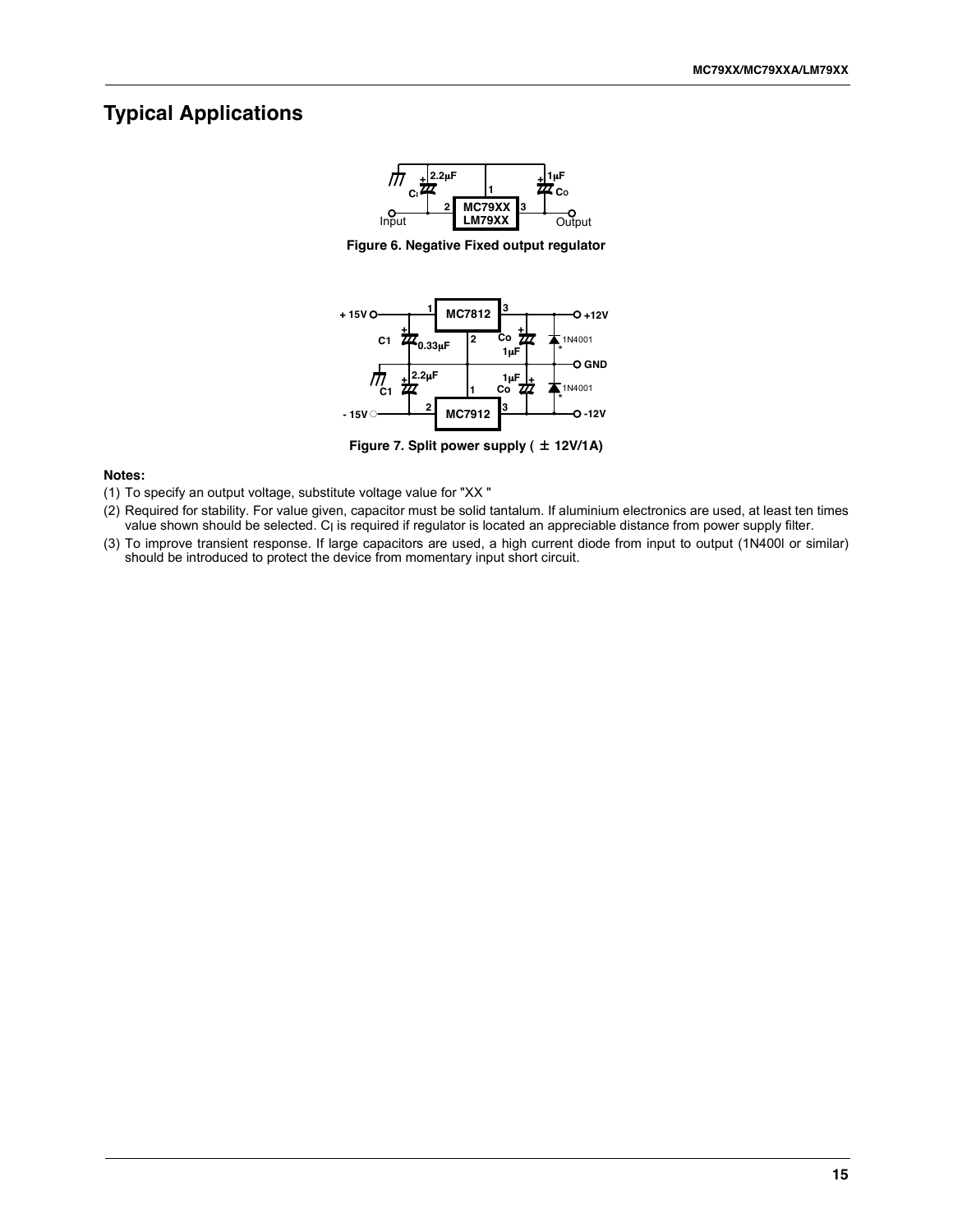### **Mechanical Dimensions**

### **Package**

#### **Dimensions in millimeters**

**TO-220**



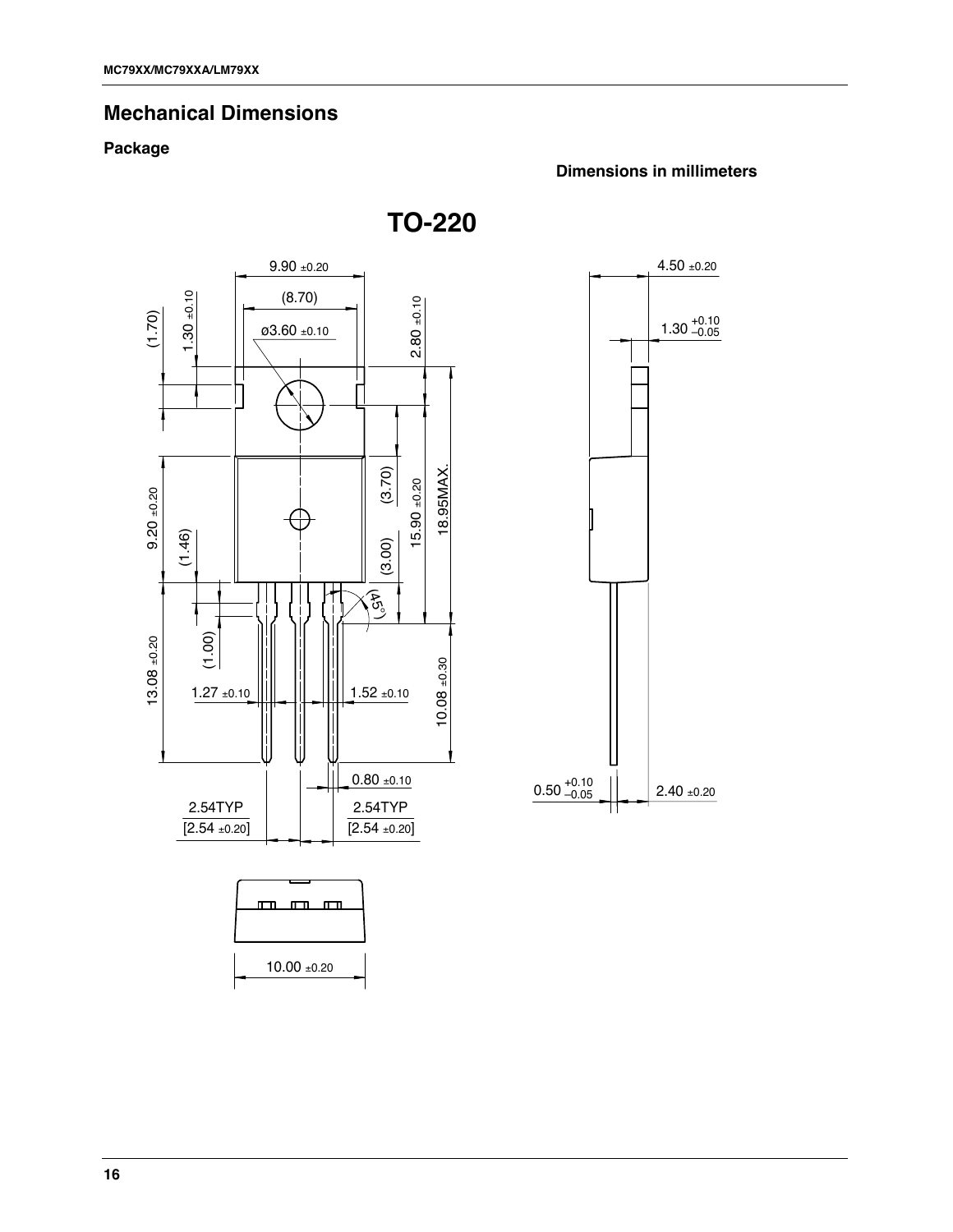## **Ordering Information**

| <b>Product Number</b> | <b>Output Voltage Tolerance</b> | Package | <b>Operating Temperature</b> |  |
|-----------------------|---------------------------------|---------|------------------------------|--|
| LM7905CT              | $+4\%$                          | TO-220  | $0 \sim +125$ °C             |  |
| <b>Product Number</b> | <b>Output Voltage Tolerance</b> | Package | <b>Operating Temperature</b> |  |
| <b>MC7905CT</b>       |                                 |         |                              |  |
| MC7906CT              |                                 |         |                              |  |
| MC7908CT              |                                 |         |                              |  |
| MC7909CT              |                                 |         |                              |  |
| MC7910CT              | $+4\%$                          |         |                              |  |
| MC7912CT              |                                 | TO-220  | $0 \sim +125$ °C             |  |
| MC7915CT              |                                 |         |                              |  |
| MC7918CT              |                                 |         |                              |  |
| MC7924CT              |                                 |         |                              |  |
| <b>MC7905ACT</b>      |                                 |         |                              |  |
| MC7912ACT             | $+2\%$                          |         |                              |  |
| MC7915ACT             |                                 |         |                              |  |